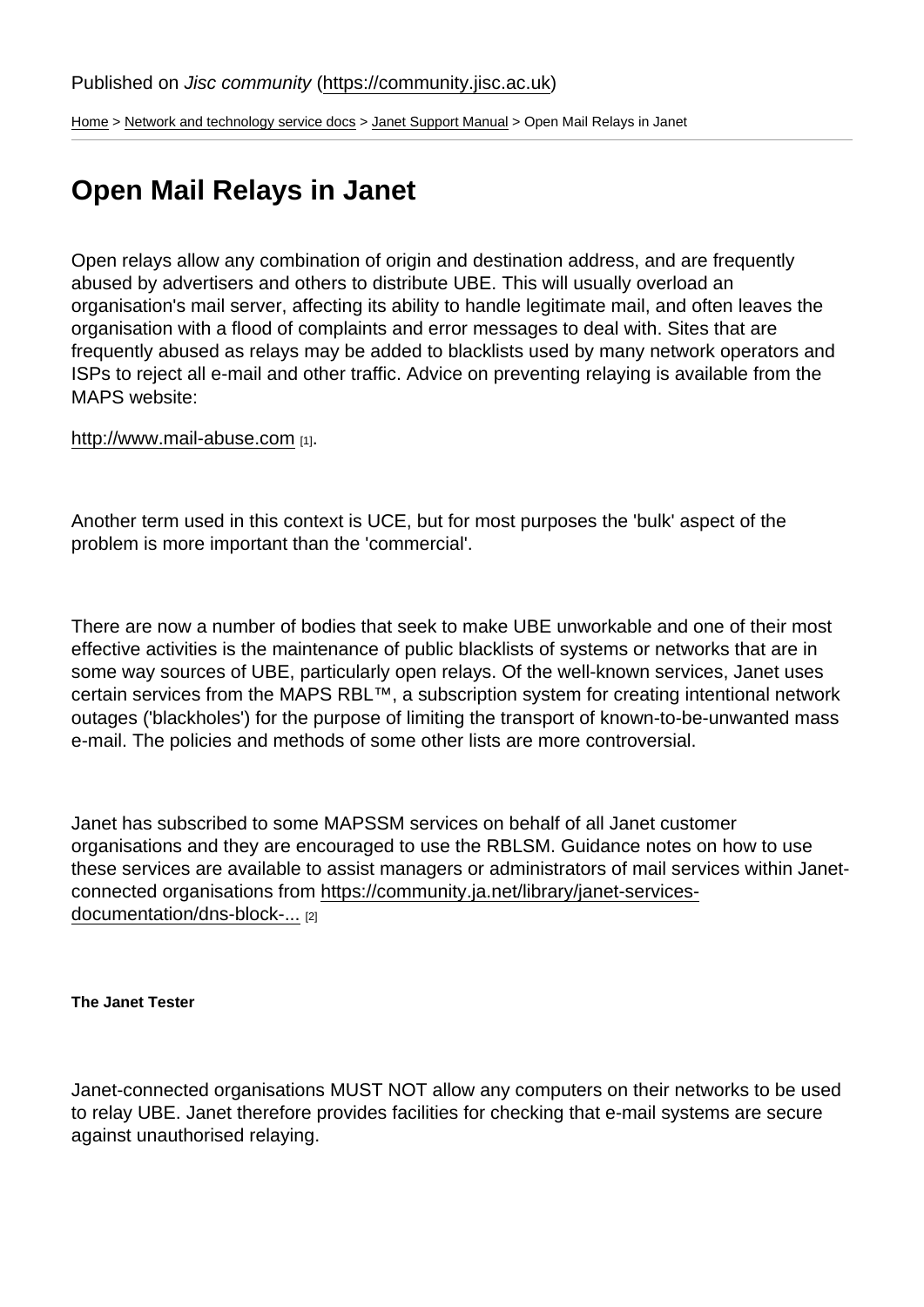The Janet mail relay team operate the E-mail Advice and Testing System (formerly STAN - Spam-relay Tester And Notification) that attempts to connect to an organisation's mailer and relay a series of individual messages through it, just as bulk mailers do in preparation for a UBE run. A report of any vulnerabilities found is then sent to the organisation.

The tests involve SMTP sessions in which certain sequences of commands are sent to the system concerned and various forms of address are used in attempted message transfers. They include some sequences and addresses that do not conform to the relevant standards, described in RFC 2821 Simple Mail Transfer Protocol and RFC 2822 Internet Message Format.

Details of the E-mail Advice and Testing System can be found at [https://community.ja.net/library/janet-services-documentation/spam-relay...](https://community.ja.net/library/janet-services-documentation/spam-relay-tester-and-notification-system) [3].

This site includes instructions on:

- Requesting tests
- When to run tests
- Conditions of use
- Responses
- Tests that time out
- Tests you didn't ask for (i.e. unscheduled tests)
- Active testing by Janet
- Repairing Open Mail Relays

If a Janet-connected organisation is relaying messages without authorisation, the manager of the e-mail system should take appropriate action to repair the open relay. Instructions outlining what action they should take are available at [https://community.ja.net/library/janet](https://community.ja.net/library/janet-services-documentation/spam-relay-tester-and-notification-system)[services-documentation/spam-relay...](https://community.ja.net/library/janet-services-documentation/spam-relay-tester-and-notification-system) [3].

This also includes advice on getting off blacklists and mending fences.

E-mail and Security Issues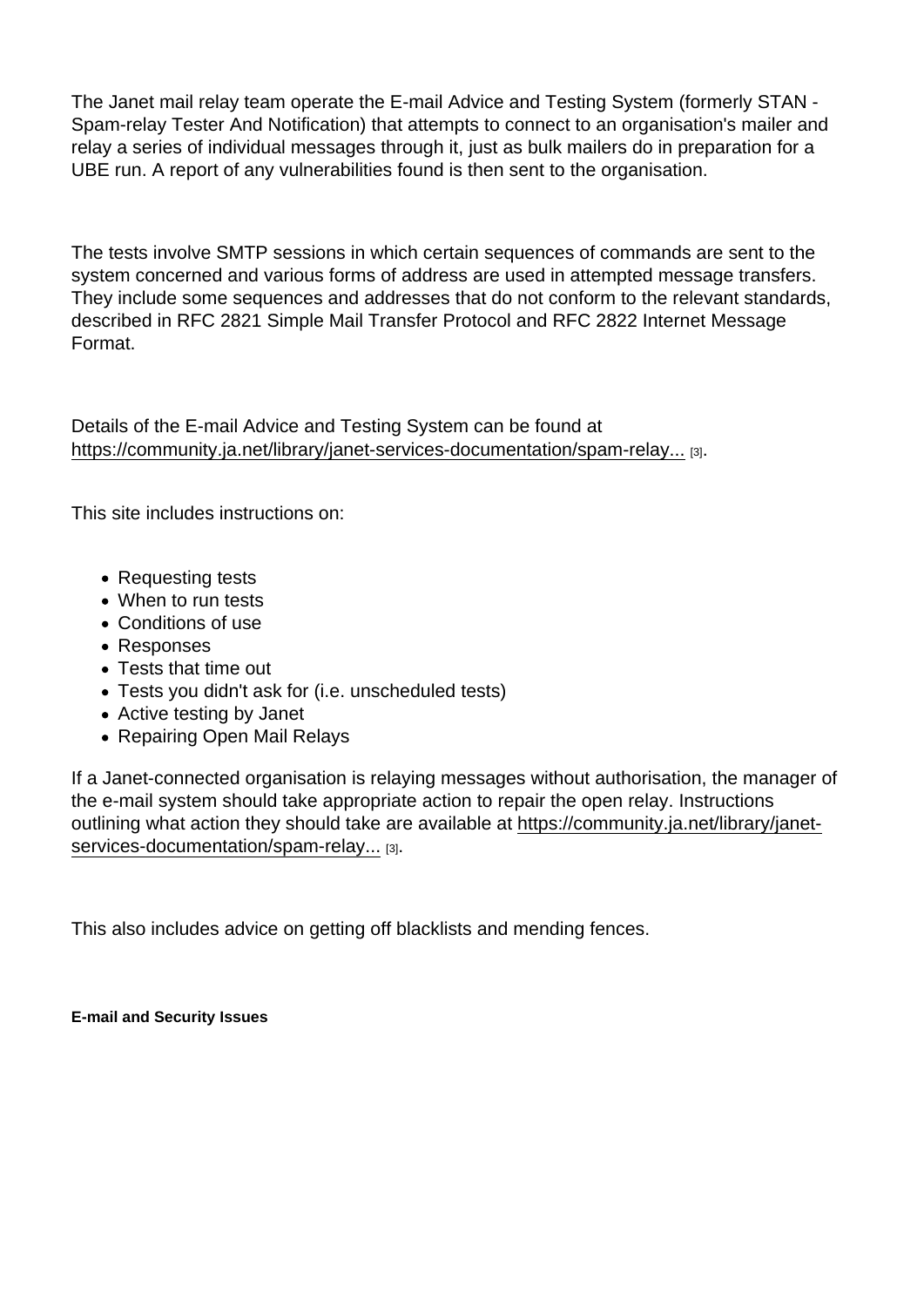E-mail is one of the most widely used services on the Internet but there are far more hosts offering mail services than are required or desirable. A host only needs to run a mail service if it is used to store delivery mailboxes. Since most workstations only process mail under the direct control of a user, for example when moving messages from an inbox to local folders, they do not need to run mail server software.

Unfortunately, most UNIX® systems are delivered with the sendmail server installed and running. All too often this will be an old version with known security or configuration problems. The first task in securing an e-mail system is therefore to disable all these unnecessary services and install extra protection at the network level, to help avoid problems that will undoubtedly spring up in future. For those hosts that do need to provide a mail service there are less powerful alternatives to sendmail available, which may be sufficient for many situations while also being easier, and therefore less error-prone, to set up. Further information about security issues may be found on the Janet CSIRT web pages.

All the usual network level threats and consequent countermeasures apply to computer and networking equipment associated with e-mail provision. As with other application services, there are also issues specific to the nature of mail and the way it is used and abused on the Internet.

## **General Countermeasures**

Ensure that an intruder cannot take control of mail systems by:

- limiting connections with packet filters at firewalls and routers
- disabling unnecessary services on servers and workstations
- configuring servers to accept connections only as authorised
- installing patches and updates promptly for operating systems, mail and other applications and anti-virus software.

#### **Specific Threats and Countermeasures**

Monitor the service to establish what is a normal level of activity, and to recognise signs of overload before they cause difficulty. Document actions that might need to be taken if a problem occurs which requires disconnecting the mail server.

## **Unsolicited Bulk E-mail for their Own Users**

Consider configuring the mail server to consult one or more DNS Block Lists about the source IP address before accepting each connection. The Janet mirror of the MAPS RBL+™ is one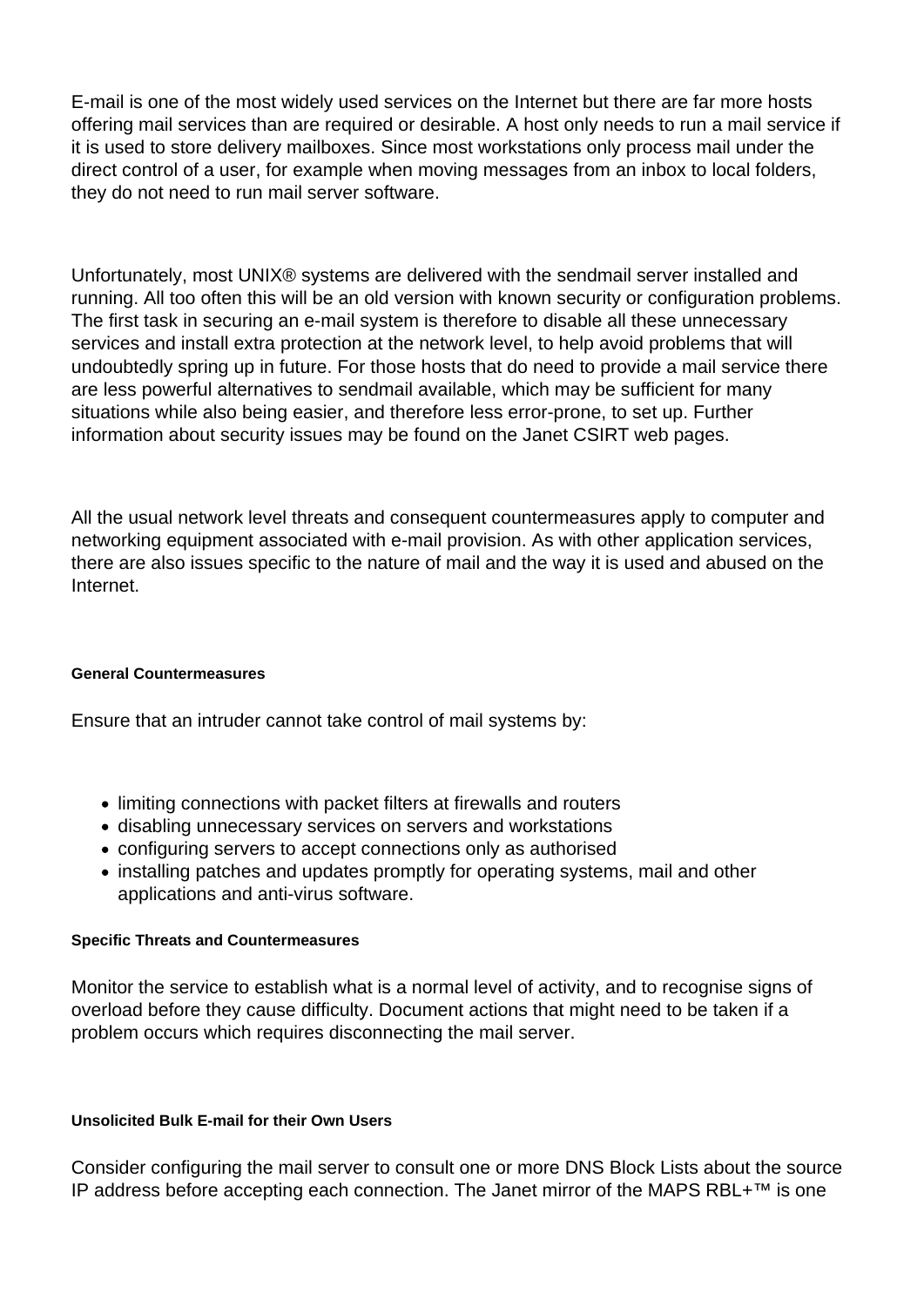such list conveniently available for organisations connected to Janet.

Consider central filtering of incoming messages by pattern matching, or support so that the users can filter their own mail.

Relaying Through the Mail or Proxy Servers by Bulk Mailers

This can lead to overload, damage to reputation and blocking of mail to other places. Consider restricting access to TCP port 25 (SMTP) so that e-mail traffic can only travel by the intended route through the network. Similar considerations apply to TCP port 587, which RFC 2476 assigns for message submission.

For other issues surrounding e-mail relays, see the separate Janet documentation at <https://community.ja.net/library/janet-services-documentation/janet-csirt> [4]

Open proxies are systems not primarily for mail use that accept some sort of inward connection and allow it to set up an ongoing connection that may be a mail transfer. Typically the incoming connection is web or HTTP on TCP port 80, and it is intended that client computers within the network can send all their web requests through it. SOCKS on port 1080 is another proxy protocol. Other ports are sometimes used, and an incorrectly configured web server can show the same behaviour.

Elimination of open proxies follows much the same pattern as elimination of open relays: examination of possible paths through one or more systems in the network and careful configuration and checking of firewalls, servers and client computers.

Introduction of Viruses and Other Malicious Software Through E-mail

If possible, use anti-virus software to scan incoming messages both at the mail server and on client computers; keep it up to date and regularly scan all the computers as viruses may arrive by routes other than e-mail.

Trojan Software Performing Bulk Mail Abuse

Software introduced into servers or client computers as a worm or virus by user indiscretion or by some intrusion may act as a proxy or may originate bulk mail on its own. Such rogue software installed through a system compromise can be very hard to detect on the machine affected, but routine monitoring of patterns of network traffic can alert the administrator to an incident and the headers of any mail sent will normally give some pointers to the source. It will often be necessary to rebuild a machine after such damage, and then try to find how the intrusion occurred to reduce the likelihood that it will happen again.

Further information on the use of e-mail, for both organisations and individuals can be found in Appendix 12.